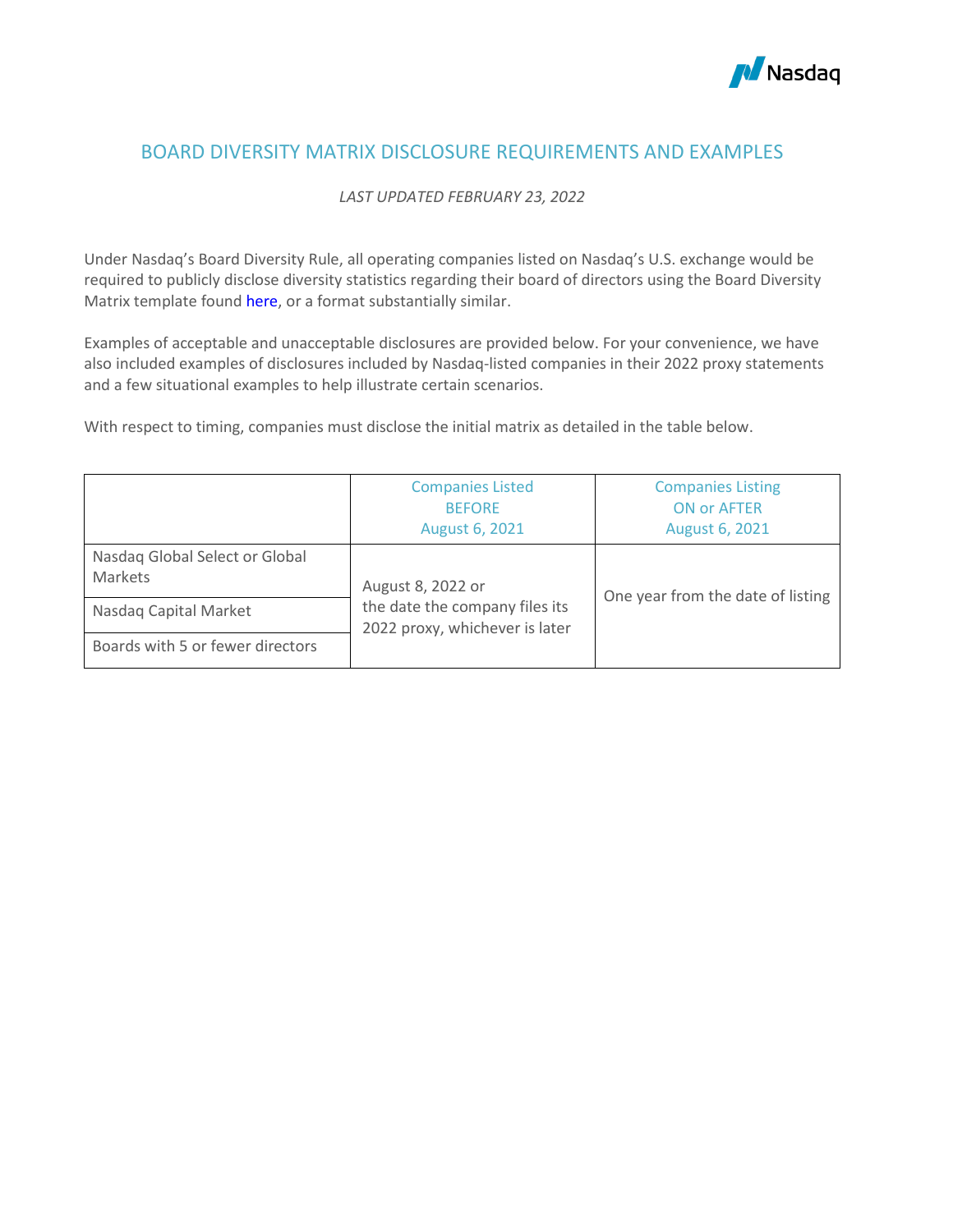

### ACCEPTABLE EXAMPLES

Nasdaq considers the following examples of the Board Diversity Matrix acceptable.

UPDATED: Acceptable Example 1 *(for companies with principal executive offices inside the U.S.)*

*The following disclosure is acceptable because the requisite categories and director counts were provided in addition to supplementary information.* 

| Board Diversity Matrix (As of March 14, 2022)                    |                |              |               |                        |  |  |  |  |
|------------------------------------------------------------------|----------------|--------------|---------------|------------------------|--|--|--|--|
| <b>Board Size:</b>                                               |                |              |               |                        |  |  |  |  |
| <b>Total Number of Directors</b>                                 |                |              | 9             |                        |  |  |  |  |
|                                                                  | Female         | <b>Male</b>  | Non-          | Did not                |  |  |  |  |
|                                                                  |                |              | <b>Binary</b> | <b>Disclose Gender</b> |  |  |  |  |
| Gender:                                                          |                |              |               |                        |  |  |  |  |
| <b>Directors</b>                                                 | 3              | 6            | 0             | 0                      |  |  |  |  |
| Number of Directors who identify in Any of the Categories Below: |                |              |               |                        |  |  |  |  |
| African American or Black                                        | 0              | 0            | 0             | $\Omega$               |  |  |  |  |
| Alaskan Native or Native American                                | 0              | $\Omega$     | 0             | $\Omega$               |  |  |  |  |
| Asian (other than South Asian)                                   | 0              | 1            | 0             | 0                      |  |  |  |  |
| <b>South Asian</b>                                               | 1              | 0            | 0             | 0                      |  |  |  |  |
| Hispanic or Latinx                                               | 0              | $\mathbf{1}$ | $\Omega$      | $\Omega$               |  |  |  |  |
| Native Hawaiian or Pacific Islander                              | 0              | $\Omega$     | 0             | $\Omega$               |  |  |  |  |
| White                                                            | $\overline{2}$ | 3            | 0             | $\Omega$               |  |  |  |  |
| Two or More Races or Ethnicities                                 | 0              | 0            | 0             | 0                      |  |  |  |  |
| LGBTQ+                                                           |                |              | 2             |                        |  |  |  |  |
| <b>Persons with Disabilities</b>                                 |                |              |               |                        |  |  |  |  |

UPDATED: Acceptable Example 2 *(for companies with principal executive offices inside the U.S.)*

*A company may choose to exclude categories that are not applicable to its directors.* 

| Board Diversity Matrix (As of March 12, 2022) |        |      |  |  |  |  |  |  |
|-----------------------------------------------|--------|------|--|--|--|--|--|--|
|                                               | Female | Male |  |  |  |  |  |  |
| <b>Total Number of Directors</b>              | 12     |      |  |  |  |  |  |  |
| Part I: Gender Identity                       |        |      |  |  |  |  |  |  |
| <b>Directors</b>                              | ς      | q    |  |  |  |  |  |  |
| Part II: Demographic Background               |        |      |  |  |  |  |  |  |
| African American or Black                     |        |      |  |  |  |  |  |  |
| White                                         |        |      |  |  |  |  |  |  |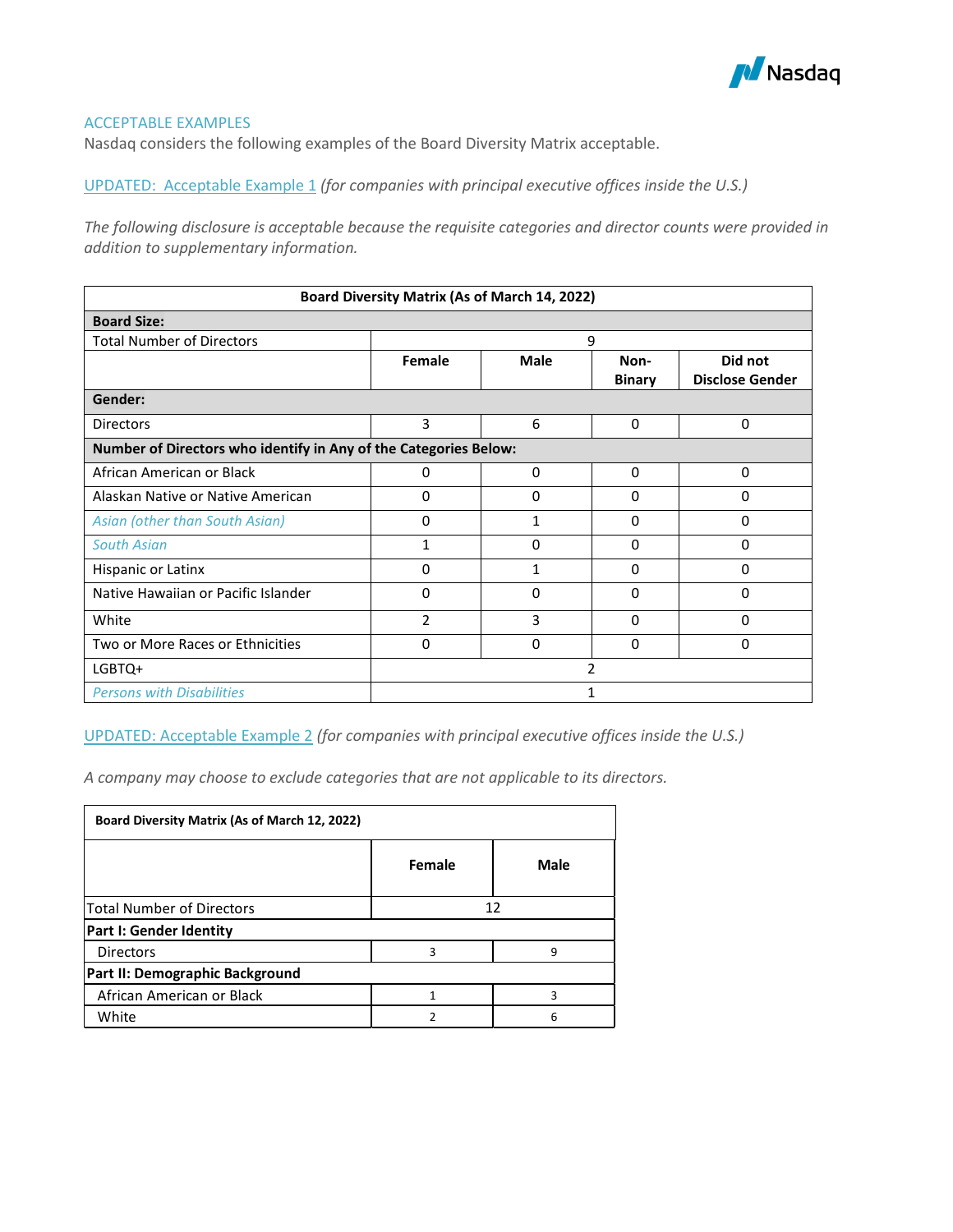

Acceptable Example 3 *(for companies with principal executive offices inside the U.S.)*

*As highlighted below, a company may provide additional information related to its directors below the matrix.*

| Board Diversity Matrix (As of March 12, 2022) |               |              |                       |                                             |  |  |  |  |
|-----------------------------------------------|---------------|--------------|-----------------------|---------------------------------------------|--|--|--|--|
| <b>Total Number of Directors</b>              |               | 8            |                       |                                             |  |  |  |  |
|                                               | <b>Female</b> | <b>Male</b>  | Non-<br><b>Binary</b> | <b>Did Not</b><br><b>Disclose</b><br>Gender |  |  |  |  |
| <b>Part I: Gender Identity</b>                |               |              |                       |                                             |  |  |  |  |
| <b>Directors</b>                              | 2             | 6            | $\Omega$              | 0                                           |  |  |  |  |
| Part II: Demographic Background               |               |              |                       |                                             |  |  |  |  |
| African American or Black                     | 0             | $\mathbf{1}$ | $\Omega$              | 0                                           |  |  |  |  |
| Alaskan Native or Native American             | 0             | 0            | 0                     | 0                                           |  |  |  |  |
| Asian                                         | 0             | 2            | 0                     | 0                                           |  |  |  |  |
| Hispanic or Latinx                            | 0             | 0            | 0                     | 0                                           |  |  |  |  |
| Native Hawaiian or Pacific Islander           | 0             | $\Omega$     | 0                     | 0                                           |  |  |  |  |
| White                                         | 2             | 3            | 0                     | 0                                           |  |  |  |  |
| Two or More Races or Ethnicities              | 0             | 0            | $\Omega$              | 0                                           |  |  |  |  |
| LGBTQ+                                        |               | 0            |                       |                                             |  |  |  |  |
| Did Not Disclose Demographic Background       |               | 0            |                       |                                             |  |  |  |  |
| Directors who are Military Veterans: 1        |               |              |                       |                                             |  |  |  |  |
| Directors with Disabilities: 2                |               |              |                       |                                             |  |  |  |  |
| Directors who identify as Middle Eastern: 1   |               |              |                       |                                             |  |  |  |  |

Acceptable Example 4 *(for companies with principal executive offices inside the U.S.)*

*As highlighted below, a company may supplement its disclosure by providing a narrative that accompanies the matrix.* 

In addition to gender and demographic diversity, we also recognize the value of other diverse attributes that directors may bring to our Board, including veterans of the U.S. military. We are proud to report that of our eight current directors, three are also military veterans.

| Board Diversity Matrix (As of January 22, 2022)                  |        |             |                   |                                      |  |  |  |
|------------------------------------------------------------------|--------|-------------|-------------------|--------------------------------------|--|--|--|
| <b>Total Number of Directors</b>                                 |        |             | 9                 |                                      |  |  |  |
|                                                                  | Female | <b>Male</b> | <b>Non-Binary</b> | Did not<br><b>Disclose</b><br>Gender |  |  |  |
| <b>Directors</b>                                                 | 3      | 6           | -                 |                                      |  |  |  |
| Number of Directors who identify in Any of the Categories Below: |        |             |                   |                                      |  |  |  |
| African American or Black                                        |        |             |                   |                                      |  |  |  |
| Alaskan Native or Native American                                |        |             |                   |                                      |  |  |  |
| Asian                                                            |        |             |                   |                                      |  |  |  |
| Hispanic or Latinx                                               |        |             |                   |                                      |  |  |  |
| Native Hawaiian or Pacific Islander                              |        |             |                   |                                      |  |  |  |
| White                                                            | 3      | 5           |                   |                                      |  |  |  |
| Two or More Races or Ethnicities                                 |        |             |                   |                                      |  |  |  |
| LGBTQ+                                                           |        |             |                   |                                      |  |  |  |
| Did not Disclose Demographic Background                          |        |             |                   |                                      |  |  |  |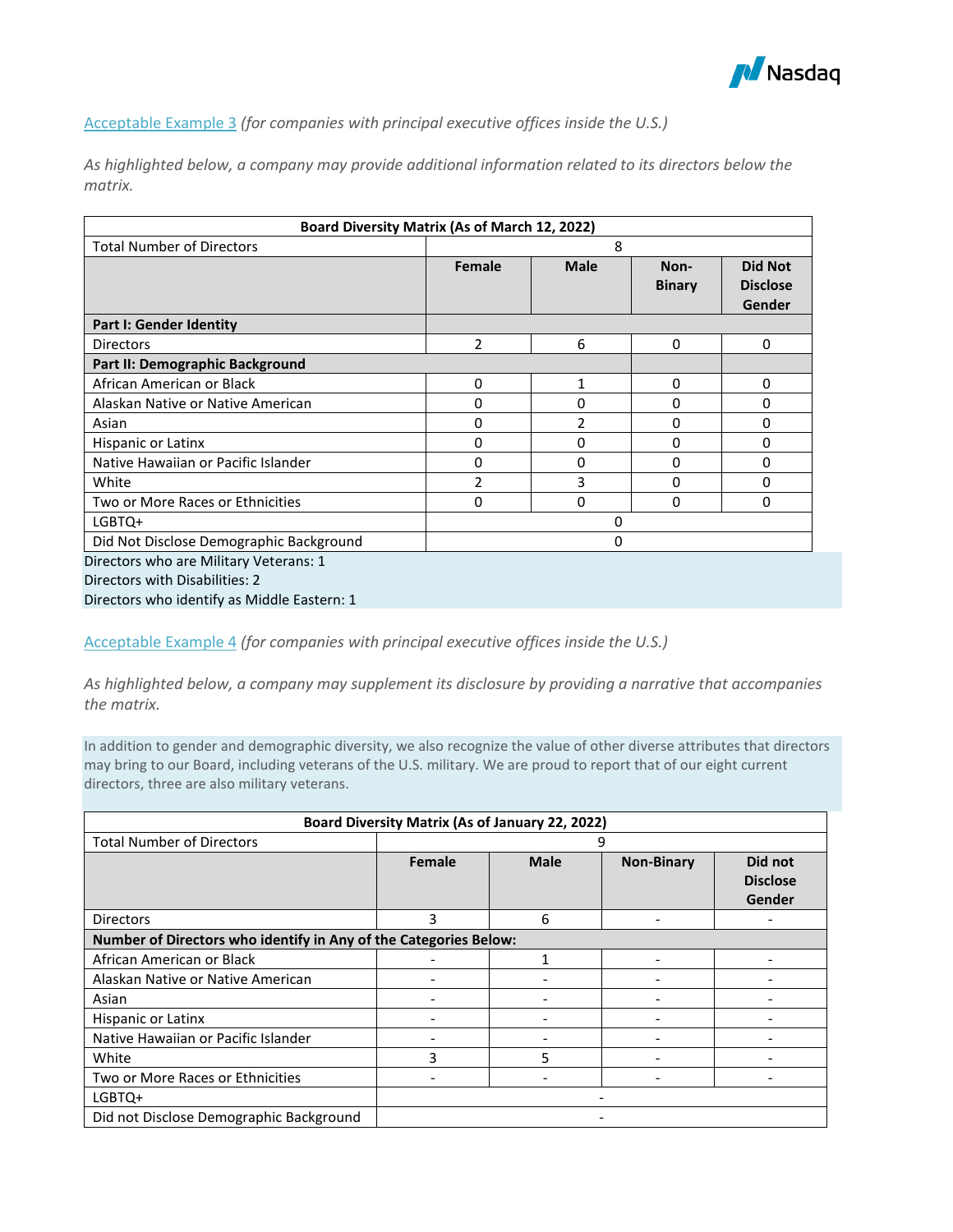

Acceptable Example 5 *(for Foreign Issuers (with principal executive offices outside of the U.S.) and Foreign Private Issuers)*

*As highlighted below, a company may provide additional information related to its directors below the matrix.*

| Board Diversity Matrix (As of March 11, 2022)                             |                |              |                       |                                             |  |  |  |  |
|---------------------------------------------------------------------------|----------------|--------------|-----------------------|---------------------------------------------|--|--|--|--|
| Country of Principal Executive Offices:                                   | Canada         |              |                       |                                             |  |  |  |  |
| Foreign Private Issuer                                                    | Yes            |              |                       |                                             |  |  |  |  |
| Disclosure Prohibited under Home Country Law                              | No             |              |                       |                                             |  |  |  |  |
| <b>Total Number of Directors</b>                                          | 8              |              |                       |                                             |  |  |  |  |
|                                                                           | Female         | <b>Male</b>  | Non-<br><b>Binary</b> | <b>Did Not</b><br><b>Disclose</b><br>Gender |  |  |  |  |
| Part I: Gender Identity                                                   |                |              |                       |                                             |  |  |  |  |
| <b>Directors</b>                                                          | $\overline{2}$ | 6            | 0                     | 0                                           |  |  |  |  |
| Part II: Demographic Background                                           |                |              |                       |                                             |  |  |  |  |
| Underrepresented Individual in Home Country Jurisdiction                  |                |              | 0                     |                                             |  |  |  |  |
| LGBTQ+                                                                    |                | $\mathbf{1}$ |                       |                                             |  |  |  |  |
| Did Not Disclose Demographic Background                                   | 0              |              |                       |                                             |  |  |  |  |
| Directors who are Aboriginal Peoples: 1<br>Directors with Disabilities: 2 |                |              |                       |                                             |  |  |  |  |

Acceptable Example 6 *(for Foreign Issuers (with principal executive offices outside of the U.S.) and Foreign Private Issuers that are not unable to disclose Board Diversity information because of home country privacy laws)*

*As illustrated below, in the event that disclosure of race is the only part of the Matrix that's prohibited, the company still needs to complete the gender portion of the Matrix.* 

| Board Diversity Matrix (As of January 11, 2022)          |        |             |                       |                                             |  |  |  |  |
|----------------------------------------------------------|--------|-------------|-----------------------|---------------------------------------------|--|--|--|--|
| Country of Principal Executive Offices:                  | France |             |                       |                                             |  |  |  |  |
| Foreign Private Issuer                                   | Yes    |             |                       |                                             |  |  |  |  |
| Disclosure Prohibited under Home Country Law             | Yes    |             |                       |                                             |  |  |  |  |
| <b>Total Number of Directors</b>                         | 8      |             |                       |                                             |  |  |  |  |
|                                                          | Female | <b>Male</b> | Non-<br><b>Binary</b> | <b>Did Not</b><br><b>Disclose</b><br>Gender |  |  |  |  |
| Part I: Gender Identity                                  |        |             |                       |                                             |  |  |  |  |
| <b>Directors</b>                                         | 3      | 5           |                       |                                             |  |  |  |  |
| Part II: Demographic Background                          |        |             |                       |                                             |  |  |  |  |
| Underrepresented Individual in Home Country Jurisdiction |        |             | -                     |                                             |  |  |  |  |
| LGBTQ+                                                   |        |             | -                     |                                             |  |  |  |  |
| Did Not Disclose Demographic Background                  |        |             | -                     |                                             |  |  |  |  |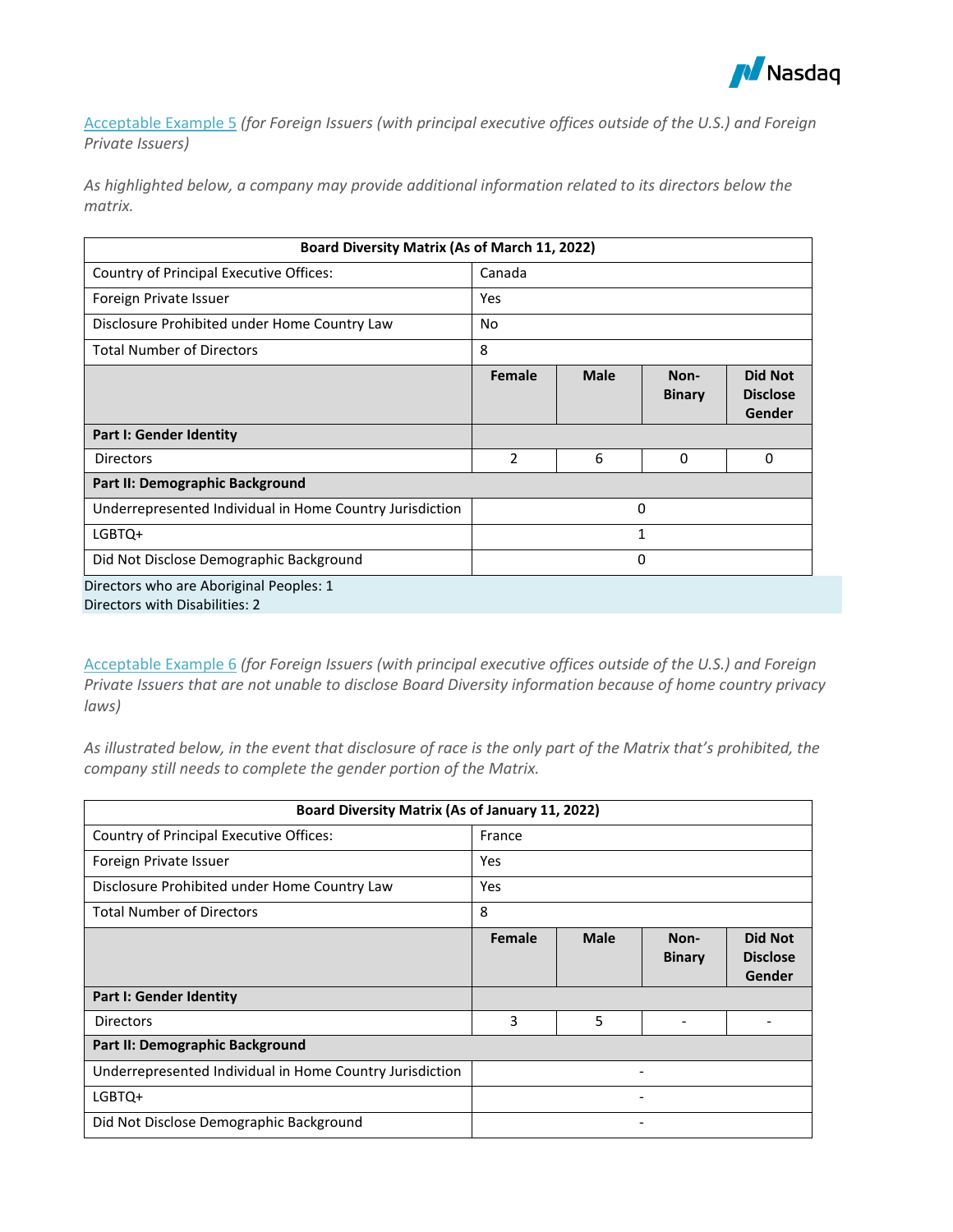

### Acceptable Example 7 *(for companies with principal executive offices inside the U.S.)*

*As highlighted below, a company's directors may elect not to disclose gender and/or demographic background information. In this case, a company would still to provide a matrix.* 

| <b>Board Diversity Matrix (As of March 22, 2022)</b> |        |                          |                   |                                      |  |  |  |
|------------------------------------------------------|--------|--------------------------|-------------------|--------------------------------------|--|--|--|
| <b>Total Number of Directors</b>                     |        |                          | 9                 |                                      |  |  |  |
|                                                      | Female | <b>Male</b>              | <b>Non-Binary</b> | Did not<br><b>Disclose</b><br>Gender |  |  |  |
| <b>Directors</b>                                     |        |                          |                   | 9                                    |  |  |  |
| <b>Demographic Information:</b>                      |        |                          |                   |                                      |  |  |  |
| African American or Black                            |        | $\overline{\phantom{0}}$ |                   |                                      |  |  |  |
| Alaskan Native or Native American                    |        |                          |                   |                                      |  |  |  |
| Asian                                                |        |                          |                   |                                      |  |  |  |
| Hispanic or Latinx                                   |        |                          |                   |                                      |  |  |  |
| Native Hawaiian or Pacific Islander                  |        |                          |                   |                                      |  |  |  |
| White                                                |        |                          |                   |                                      |  |  |  |
| Two or More Races or Ethnicities                     |        |                          |                   |                                      |  |  |  |
| LGBTQ+                                               |        |                          |                   |                                      |  |  |  |
| Did not Disclose Demographic Background              |        |                          | 9                 |                                      |  |  |  |

## Acceptable Examples included in 2022 Proxy Statements

## *NEW: DLH Holdings Corp.*

| Board Diversity Matrix (As of January 19, 2022) |          |            |            |                         |  |  |  |  |
|-------------------------------------------------|----------|------------|------------|-------------------------|--|--|--|--|
| Total Number of Directors                       |          |            |            |                         |  |  |  |  |
|                                                 | Female   | Male       | Non-Binary | Did Not Disclose Gender |  |  |  |  |
| Part I: Gender Identity                         |          |            |            |                         |  |  |  |  |
| Directors                                       |          |            |            |                         |  |  |  |  |
| Part II: Demographic Background                 |          |            |            |                         |  |  |  |  |
| African American or Black                       |          |            |            |                         |  |  |  |  |
| Alaskan Native or Native American               |          |            |            |                         |  |  |  |  |
| Asian                                           |          |            |            |                         |  |  |  |  |
| Hispanic or Latinx                              |          |            |            |                         |  |  |  |  |
| Native Hawaiian or Pacific Islander             |          |            |            |                         |  |  |  |  |
| White                                           |          |            |            |                         |  |  |  |  |
| Two or More Races or Ethnicities                | $\Omega$ | $\sqrt{2}$ |            | $\theta$                |  |  |  |  |
| LGBTQ+                                          | $\wedge$ |            |            |                         |  |  |  |  |
| Did Not Disclose Demographic Background         |          |            |            |                         |  |  |  |  |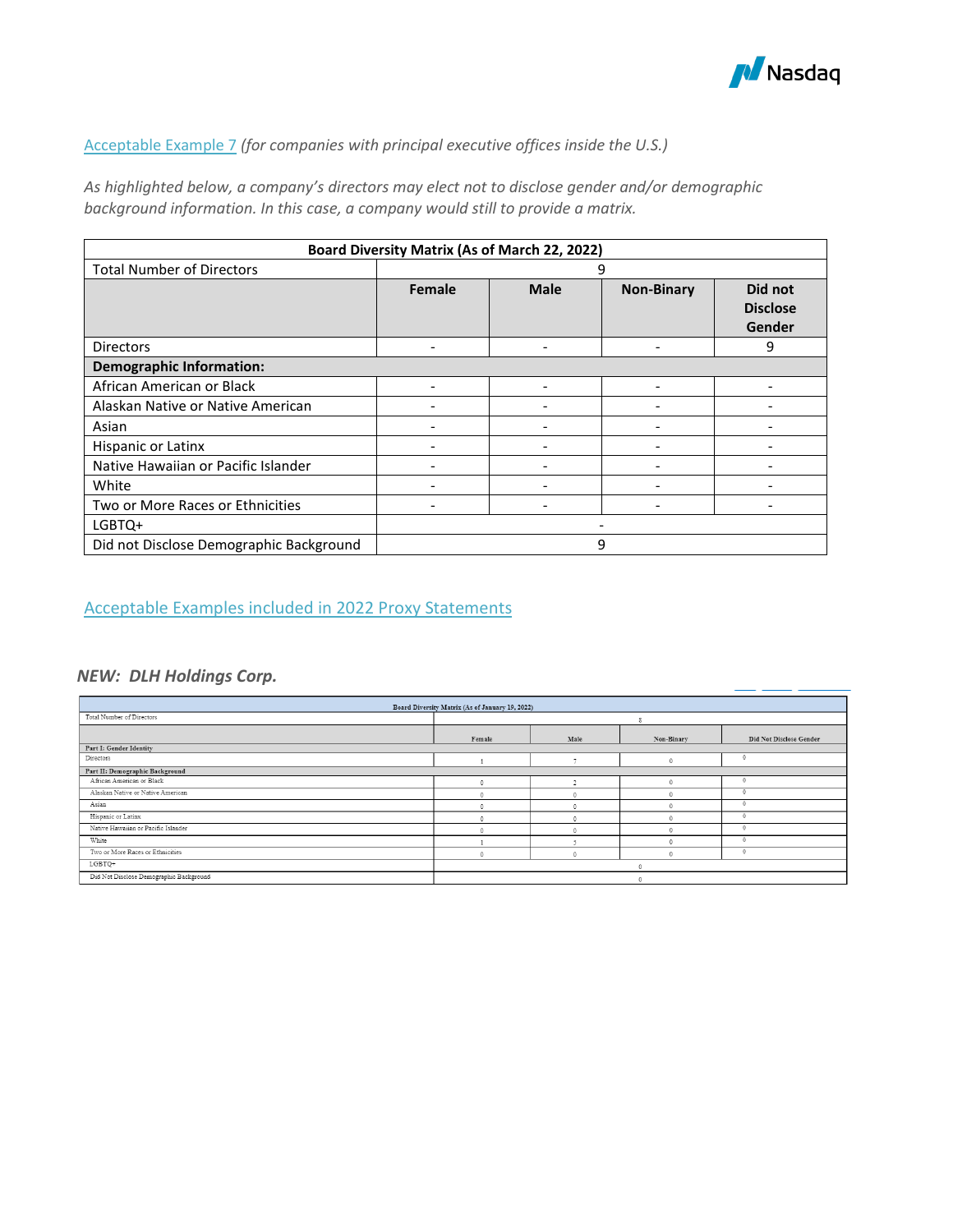

### *NEW: Hurco Companies*

| <b>Board Composition</b>                |                |                 |               |                    |                   |                       |                  |                    |
|-----------------------------------------|----------------|-----------------|---------------|--------------------|-------------------|-----------------------|------------------|--------------------|
|                                         | Thomas A. Aaro | Michael Doar    | Cynthia Dubin | Timothy J. Gardner | Jay C. Longbottom | <b>Richard Porter</b> | Janaki Sivanesan | Gregory S. Volovic |
| <b>Gender Identity</b>                  |                |                 |               |                    |                   |                       |                  |                    |
| Male                                    | X              | 32<br>$\lambda$ |               | $\mathbf{v}$<br>л. | X                 | 3.2<br>$\sim$         |                  | X                  |
| Female                                  |                |                 | X             |                    |                   |                       | X                |                    |
| Non-Binary                              |                |                 |               |                    |                   |                       |                  |                    |
| Did Not Disclose Gender                 |                |                 |               |                    |                   |                       |                  |                    |
| Demographic Background                  |                |                 |               |                    |                   |                       |                  |                    |
| African American or Black               |                |                 |               |                    |                   |                       |                  |                    |
| Alaskan Native or Native American       |                |                 |               |                    |                   |                       |                  |                    |
| Asian                                   |                |                 |               |                    |                   |                       | X                |                    |
| Hispanic or Latinx                      |                |                 |               |                    |                   |                       |                  |                    |
| Native Hawaiian or Pacific Islander     |                |                 |               |                    |                   |                       |                  |                    |
| White                                   | X              | X               | X             | X                  | X                 | X                     |                  | $\mathbf{v}$<br>л. |
| Two or More Races or Ethnicities        |                |                 |               |                    |                   |                       |                  |                    |
| LGBTQ+                                  |                |                 |               |                    |                   |                       |                  |                    |
| Did Not Disclose Demographic Background |                |                 |               |                    |                   |                       |                  |                    |

## *NEW: EZGO Technologies Ltd.*

The table below provides certain information regarding the diversity of our board of directors as of the date of this report.

| <b>Board Diversity Matrix</b>                            |                                  |     |  |  |  |  |  |  |
|----------------------------------------------------------|----------------------------------|-----|--|--|--|--|--|--|
| Country of Principal Executive Offices:                  | China                            |     |  |  |  |  |  |  |
| Foreign Private Issuer                                   |                                  | Yes |  |  |  |  |  |  |
| Disclosure Prohibited under Home Country Law             |                                  | No  |  |  |  |  |  |  |
| Total Number of Directors                                |                                  |     |  |  |  |  |  |  |
|                                                          | Male<br>Female<br>Non-<br>Binary |     |  |  |  |  |  |  |
| Part I: Gender Identity                                  |                                  |     |  |  |  |  |  |  |
| Directors                                                |                                  |     |  |  |  |  |  |  |
| Part II: Demographic Background                          |                                  |     |  |  |  |  |  |  |
| Underrepresented Individual in Home Country Jurisdiction |                                  |     |  |  |  |  |  |  |
| LGBTQ+                                                   |                                  |     |  |  |  |  |  |  |
| Did Not Disclose Demographic Background                  |                                  |     |  |  |  |  |  |  |

## *NEW: Applied Materials*

Board Matrix. The matrix below summarizes certain of the key experiences, qualifications, skills, and attributes that our director nominees bring to the Board to enable effective oversight. This matrix is intended to provide a summary of our director nominees' qualifications and is not a complete list of each director nominee's strengths or contributions to the Board. Additional details on each director nominee's experiences, qualifications, skills, and attributes are set forth in their biographies.

| <b>Skills and Experience</b>             | Boylar | Brunet | Chen | Oe Geus   | Oldrefson amedi |    | Karsner | MB | MCGIN          | McGrego |
|------------------------------------------|--------|--------|------|-----------|-----------------|----|---------|----|----------------|---------|
| Industry and Technology                  | ٠      | ٠      | ٠    | $\bullet$ | ٠               | ٠  | ٠       | ٠  | ٠              | ٠       |
| Executive Leadership                     | ٠      | ٠      | ٠    | ٠         | ٠               | ٠  | ٠       | ٠  | ٠              | ٠       |
| Growth and Emerging Technologies         | ٠      |        | ٠    | ٠         | ٠               |    | ٠       | ٠  |                | ٠       |
| <b>Global Business</b>                   | ٠      | ٠      | ٠    | ٠         | ٠               | ٠  | ٠       | ٠  | ٠              | ٠       |
| Financial and Accounting                 |        | ٠      |      |           |                 |    |         | ٠  | ٠              | ٠       |
| Service, Operations and<br>Manufacturing | ٠      |        |      |           | ٠               | ٠  |         |    |                |         |
| Strategy and Innovation                  | ٠      | ٠      | ٠    | ٠         | ۰               | ٠  | ٠       | ٠  | ٠              |         |
| Cybersecurity                            |        | ٠      |      |           |                 |    |         |    |                |         |
| Risk Management                          |        | ٠      |      | ٠         | ٠               | ٠  | ٠       | ٠  | ٠              |         |
| Government Policy and Sustainability     |        |        |      |           |                 |    | ٠       |    |                |         |
| <b>Tenure and Independence</b>           |        |        |      |           |                 |    |         |    |                |         |
| Tenure (years)                           | 1      | 5      | 6    | 14        | $\mathbf{B}$    | 16 | 13      | 6  | $\overline{2}$ | 4       |
| Independence                             | ٠      | ٠      | ٠    | ٠         |                 | ٠  | ٠       | ٠  | ٠              | ٠       |
| <b>Demographics</b>                      |        |        |      |           |                 |    |         |    |                |         |
| Age                                      | 60     | 63     | 52   | 67        | 64              | 65 | 54      | 48 | 54             | 65      |
| Gender Identity                          | F      | F      | M    | M         | M               | M  | M       | F  | F              | M       |
| African American or Black                |        |        |      |           |                 |    |         |    |                |         |
| Alaskan Native or Native American        |        |        |      |           |                 |    |         |    |                |         |
| Asian                                    | ٠      |        | ٠    |           |                 |    |         | ٠  |                |         |
| Hispanic or Latinx                       |        |        |      |           |                 |    |         |    |                |         |
| Native Hawaiian or Pacific Islander      |        |        |      |           |                 |    |         |    |                |         |
| White                                    |        | ٠      |      | ٠         | ٠               | ٠  | ٠       |    | ٠              | ٠       |
| LGBTQ+                                   |        |        |      |           |                 |    |         |    |                |         |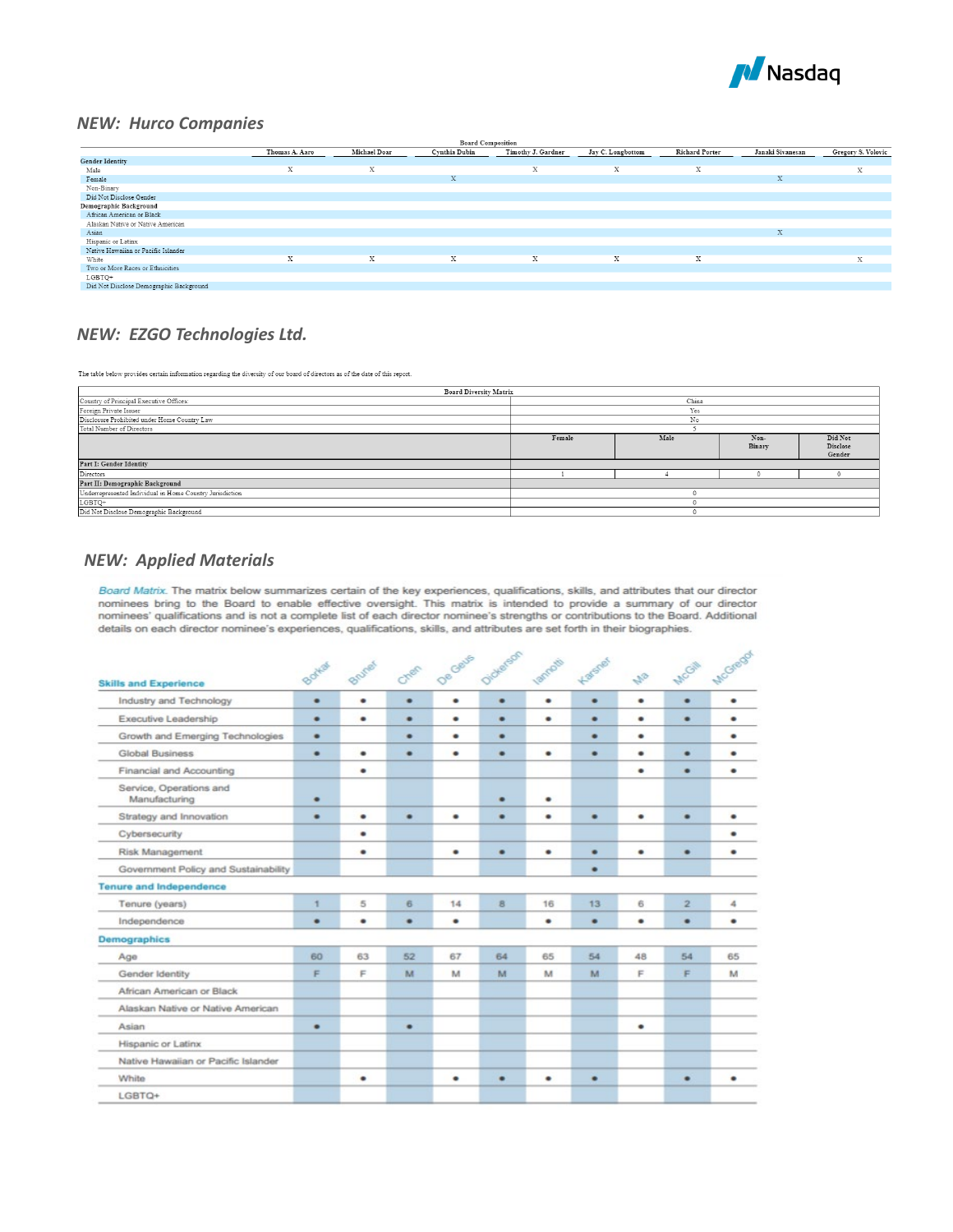

## UNACCEPTABLE EXAMPLES

Nasdaq considers the following examples of the Board Diversity Matrix unacceptable for the reasons described below.

#### NEW: Unacceptable Example 1

*In this presentation, it is unclear which categories of diversity encompass "ethnically diverse" and how these align with Nasdaq's definition. Therefore, the following disclosure is unacceptable.* 

The Board is committed to diversity and the pursuit of board refreshment and balanced tenure. The following matrix shows the tenure and age of director nominees and whether the nominee identifies as female or as ethnically diverse.

| <b>Background</b>              | <b>Bradley</b> | Gillis | <b>Guertin</b> | <b>Herweck</b> | <b>Jagiela</b> | <b>Johnson</b> | Matz | Tufano |
|--------------------------------|----------------|--------|----------------|----------------|----------------|----------------|------|--------|
| Identify as Female             |                |        |                |                |                |                |      |        |
| Identify as Ethnically Diverse |                |        |                |                |                |                |      |        |
| Tenure (Years)                 |                |        | 10             |                |                |                | 4    |        |
| Age                            | 72             |        |                | 54             | 60             | 67             | 67   | 67     |
|                                | $\mathbf{r}$   |        |                |                |                |                |      |        |

#### NEW: Unacceptable Example 2

*In this presentation, it is unclear which categories encompass "diverse" and how these align with Nasdaq's definition. Therefore, the following disclosure is unacceptable.* 

|                                   |    |    | Jones Kohn Green | Lime | Bells | Heart | Barti |    | Caplan Rivera | Bond | Tate | Lemon | Tyme      |
|-----------------------------------|----|----|------------------|------|-------|-------|-------|----|---------------|------|------|-------|-----------|
| <b>EXPERIENCE</b>                 |    |    |                  |      |       |       |       |    |               |      |      |       |           |
| Finance/Accounting                | ٠  |    |                  | ٠    | ٠     |       | ٠     |    |               |      | ٠    |       | ٠         |
| Distribution/Supply Chain         | ٠  |    | ٠                |      |       |       |       |    | ٠             |      |      | ۰     |           |
| Automotive                        |    | ٠  | ٠                |      |       |       |       |    | ٠             |      | ٠    |       |           |
| Government/Regulatory             | ٠  | ٠  |                  |      | ٠     |       | ٠     | ٠  |               |      |      | ٠     | ٠         |
| Legal                             | ٠  |    |                  |      | ٠     |       |       | ٠  |               |      |      | ٠     |           |
| <b>CEO/Leadership</b>             | ٠  | ۰  | ٠                | ٠    | ٠     | ٠     | ٠     | ٠  | ٠             | ٠    |      |       | ٠         |
| Technology                        |    | ٠  |                  |      |       |       |       |    |               |      |      |       |           |
| International                     |    |    | ٠                | ٠    |       |       |       |    | ٠             |      |      | ٠     |           |
| Public Co. Board(s)               | ٠  |    | ٠                | ٠    |       | ٠     |       | ۰  |               |      |      |       | ٠         |
| Independent                       | ٠  | ٠  |                  | ٠    | ٠     | ٠     |       | ٠  |               | ٠    | ٠    | ٠     | ٠         |
| TENURE/AGE/GENDER/DIVER SITY      |    |    |                  |      |       |       |       |    |               |      |      |       |           |
| Years on the Board                | в  |    |                  |      |       | 10    | e     | 19 |               | 11   | 18   | ٥     |           |
| Age                               | 68 | 62 | 63               | 68   | 63    | 65    | 59    | 68 | 60            | 60   | 67   | 55    | <b>OB</b> |
| Gender                            | F  | м  | M                | M    | M     | M     | F     | M  | M             | M    | F    | F     | M         |
| Gender/Race/Ethnicity/Nationality | ٠  | ٠  |                  |      |       |       | ٠     |    | ٠             |      | ٠    | ٠     |           |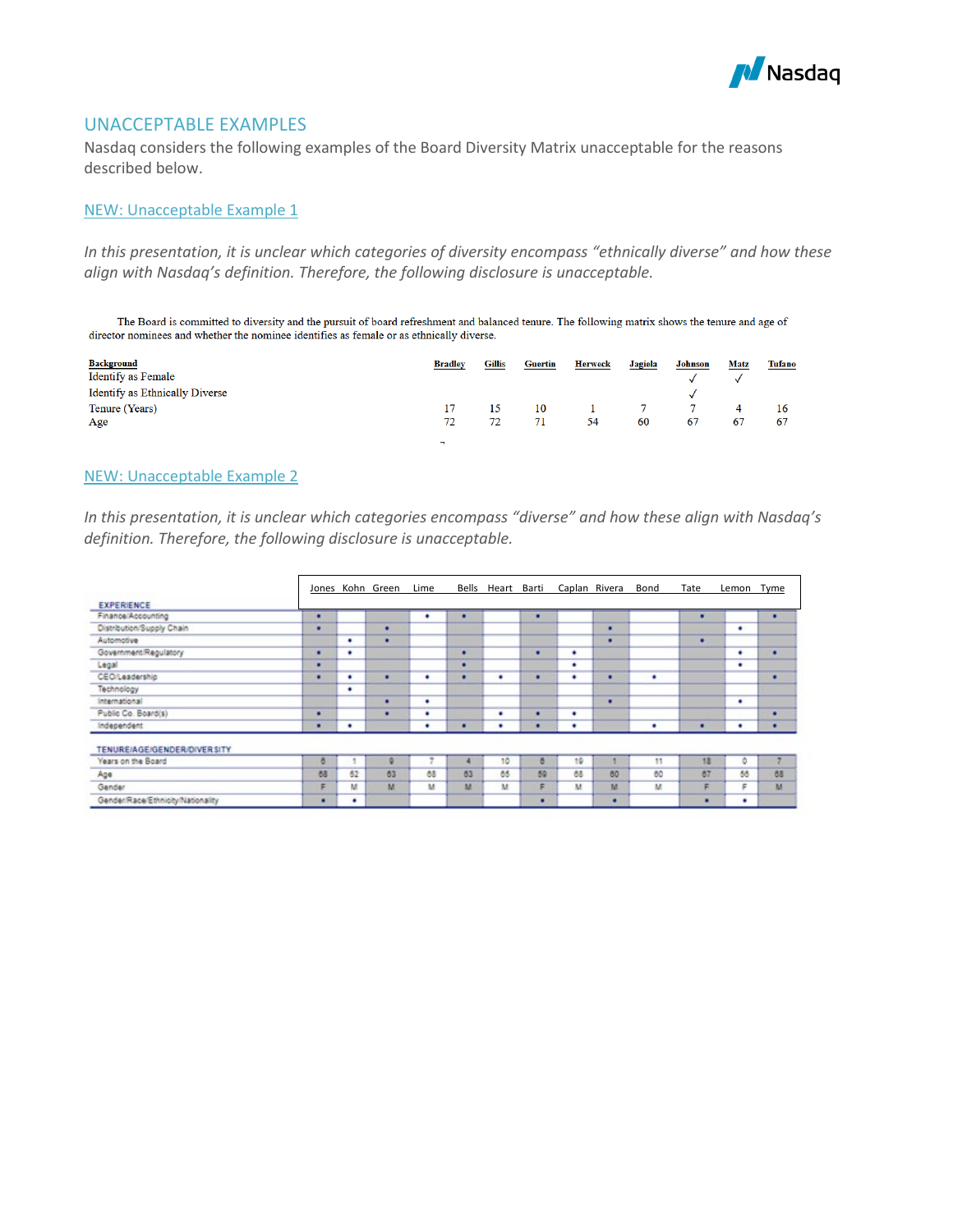

## SITUATIONAL EXAMPLES

Situation 1: A director who self-identifies as a female, African American and LGBTQ+ can be included in multiple categories in the matrix. However, for the purpose of meeting the diverse director objective, a company cannot count the same director in more than one category.

| <b>Board Diversity Matrix (As of January 2, 2022)</b> |        |             |                   |                                      |  |  |  |
|-------------------------------------------------------|--------|-------------|-------------------|--------------------------------------|--|--|--|
| <b>Total Number of Directors</b>                      |        |             |                   |                                      |  |  |  |
|                                                       | Female | <b>Male</b> | <b>Non-Binary</b> | Did not<br><b>Disclose</b><br>Gender |  |  |  |
| <b>Directors</b>                                      | 1      |             |                   |                                      |  |  |  |
|                                                       |        |             |                   |                                      |  |  |  |
| African American or Black                             | 1      |             |                   |                                      |  |  |  |
| Alaskan Native or Native American                     |        |             |                   |                                      |  |  |  |
| Asian                                                 |        |             |                   |                                      |  |  |  |
| Hispanic or Latinx                                    |        |             |                   |                                      |  |  |  |
| Native Hawaiian or Pacific Islander                   |        |             |                   |                                      |  |  |  |
| White                                                 |        |             |                   |                                      |  |  |  |
| Two or More Races or Ethnicities                      |        |             |                   |                                      |  |  |  |
| LGBTQ+                                                |        |             | 1                 |                                      |  |  |  |
| Did not Disclose Demographic Background               |        |             |                   |                                      |  |  |  |

Situation 2: A director who self-identifies as female, but declines to answer as to demographic background (e.g., race or LGBTQ).

| Board Diversity Matrix (As of March 22, 2022) |              |             |                   |                                      |  |  |  |  |  |  |
|-----------------------------------------------|--------------|-------------|-------------------|--------------------------------------|--|--|--|--|--|--|
| <b>Total Number of Directors</b>              |              |             |                   |                                      |  |  |  |  |  |  |
|                                               | Female       | <b>Male</b> | <b>Non-Binary</b> | Did not<br><b>Disclose</b><br>Gender |  |  |  |  |  |  |
| <b>Directors</b>                              | $\mathbf{1}$ |             |                   |                                      |  |  |  |  |  |  |
|                                               |              |             |                   |                                      |  |  |  |  |  |  |
| African American or Black                     |              |             |                   |                                      |  |  |  |  |  |  |
| Alaskan Native or Native American             |              |             |                   |                                      |  |  |  |  |  |  |
| Asian                                         |              |             |                   |                                      |  |  |  |  |  |  |
| Hispanic or Latinx                            |              |             |                   |                                      |  |  |  |  |  |  |
| Native Hawaiian or Pacific Islander           |              |             |                   |                                      |  |  |  |  |  |  |
| White                                         |              |             |                   |                                      |  |  |  |  |  |  |
| Two or More Races or Ethnicities              |              |             |                   |                                      |  |  |  |  |  |  |
| LGBTQ+                                        |              |             |                   |                                      |  |  |  |  |  |  |
| Did not Disclose Demographic Background       | 1            |             |                   |                                      |  |  |  |  |  |  |